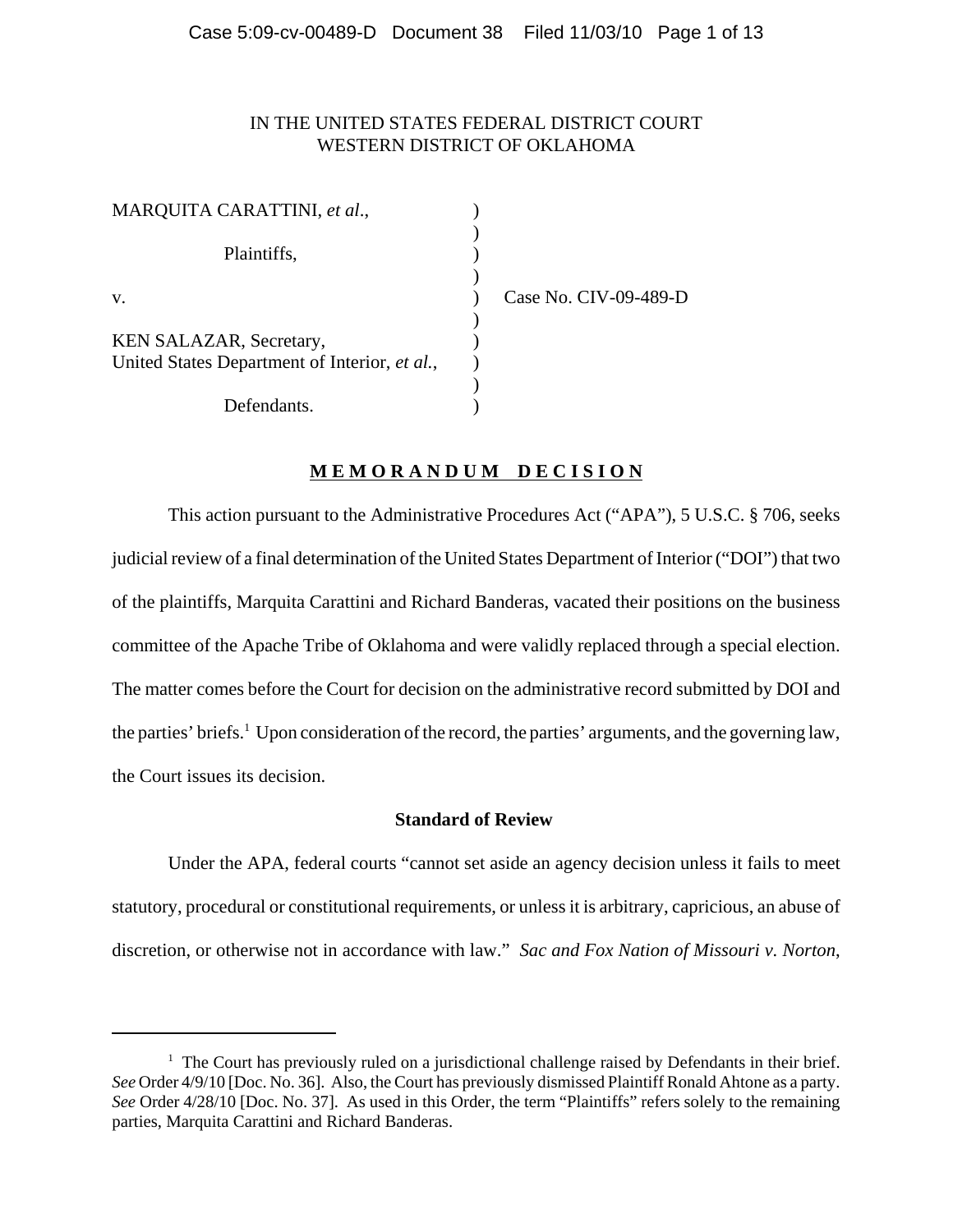240 F.3d 1250, 1260 (10th Cir. 2001). The Supreme Court has explained the arbitrary and capricious standard of  $\S$  706(2)(A) as follows:

The scope of review under the "arbitrary and capricious" standard is narrow and a court is not to substitute its judgment for that of the agency. Nevertheless, the agency must examine the relevant data and articulate a satisfactory explanation for its action including a rational connection between the facts found and the choice made. In reviewing that explanation, we must consider whether the decision was based on a consideration of the relevant factors and whether there has been a clear error of judgment. Normally, an agency rule would be arbitrary and capricious if the agency has relied on factors which Congress has not intended it to consider, entirely failed to consider an important aspect of the problem, offered an explanation for its decision that runs counter to the evidence before the agency, or is so implausible that it could not be ascribed to a difference in view or the product of agency expertise. The reviewing court should not attempt itself to make up for such deficiencies: We may not supply a reasoned basis for the agency's action that the agency itself has not given. We will, however, uphold a decision of less than ideal clarity if the agency's path may reasonably be discerned.

*Motor Vehicle Mfrs. Ass'n of U.S., Inc. v. State Farm Mut. Auto. Ins. Co*., 463 U.S. 29, 43 (1983)

(internal quotations and citations omitted); *see State of New Mexico v. Bureau of Land Management*,

565 F.3d 683, 704 (10th Cir. 2009); *see also Cherokee Nation of Okla. v. Norton*, 389 F.3d 1074,

1078 (10th Cir. 2004).

"'[T]he 'arbitrary and capricious' standard requires an agency's action to be supported by

the facts in the record.'" *Pennaco Energy, Inc. v. United States Dep't of the Interior*, 377 F.3d 1147,

1156 (10th Cir.2004) (quoting *Olenhouse v. Commodity Credit Corp*., 42 F.3d 1560, 1575 (10th Cir.

1994)). "Thus, agency action, whether it is classified as 'formal' or 'informal' . . . [must be]

supported by 'substantial evidence' in the administrative record." *Id.*

Substantial evidence is such relevant evidence as a reasonable mind might accept as adequate to support a conclusion. This is something more than a mere scintilla but something less than the weight of the evidence. Evidence is generally substantial under the APA if it is enough to justify, if the trial were to a jury, refusal to direct a verdict on a factual conclusion.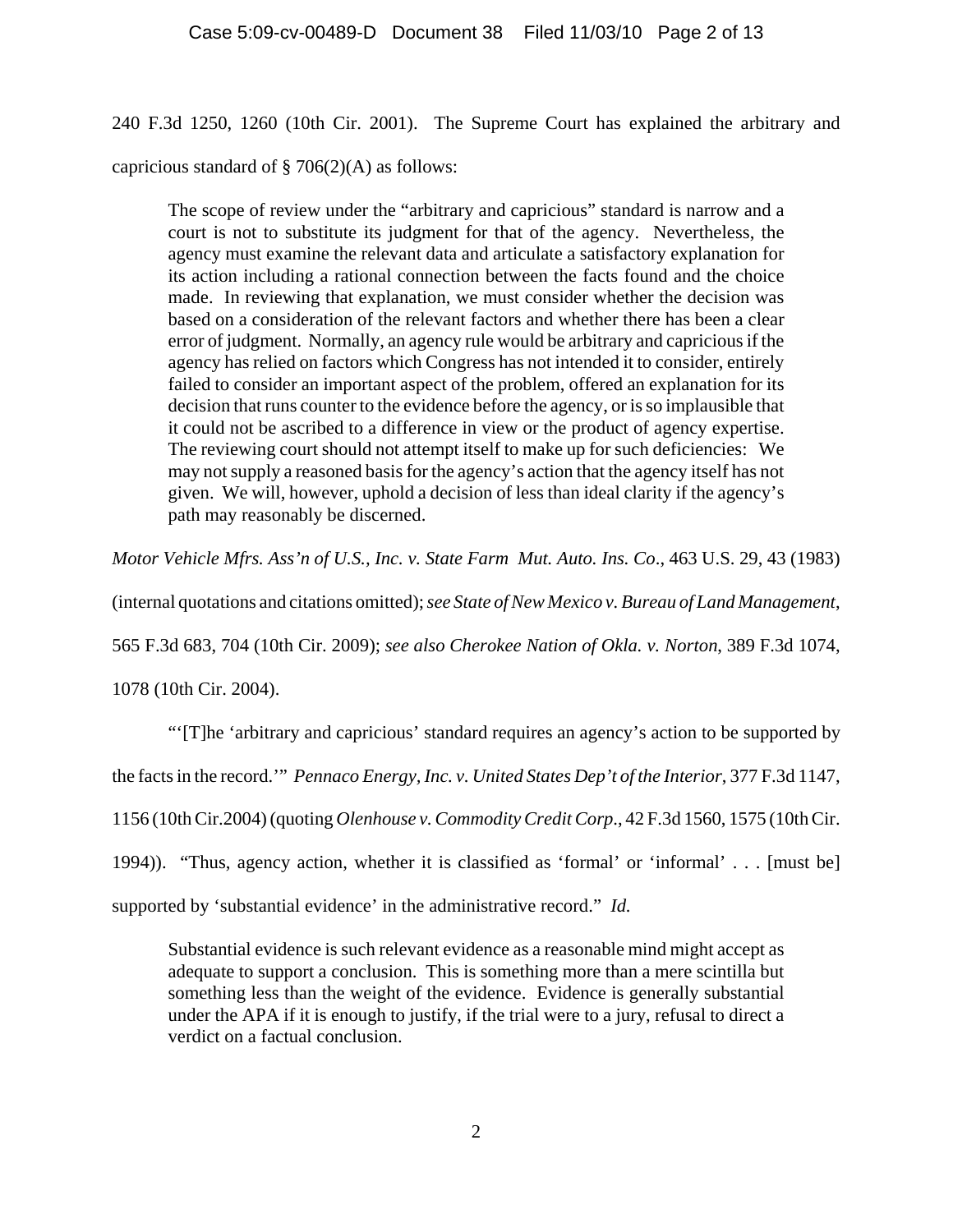*Id*. (internal quotations and footnote omitted); *see also Via Christi Regional Medical Center, Inc. v. Leavitt*, 509 F.3d 1259, 1271 (10th Cir. 2007).

#### **Factual and Procedural Background**

The Apache Tribe of Oklahoma (the "Tribe") is governed by a tribal council that consists of all tribal members who are 18 years of age or older. The power to transact business and speak for the Tribe is delegated to an elected business committee, commonly known as the Apache Business Committee (the "Committee" or "ABC"). The Committee consists of three officers – chairman, vice-chairman, and secretary-treasurer – and two additional members. The Tribe's constitution provides, in part, as follows concerning their qualifications: "Any person holding elective office who without an excuse from the business committee misses three regular or special meetings in succession shall automatically lose office." *See* Constitution of Apache Tribe of Okla. Feb. 5, 1972 as amended, art. XIII (hereafter, the "Constitution"); *see also* Administrative Record ("AR"), Doc. 1.

On May 10, 2008, the Tribe elected the following persons: Alonzo Chalepah, chairman; Mary Rivera, vice-chairman; Plaintiff Marquita Carattini, secretary-treasurer; and Plaintiff Richard Banderas and Ronald Ahtone, ABC members. In June, 2008, Chairman Chalepah purported to remove Mr. Ahtone from office and to appoint a replacement.<sup>2</sup> During July and August, 2008, Chairman Chalepah called a series of special meetings, which Plaintiffs did not attend. In its decision, DOI determined that Chairman Chalepah notified Plaintiffs of the special meetings and the notice "was sufficient to satisfy due-process requirements, and/or was sufficient to provide notice-in-fact to [Plaintiffs] such that neither can claim to have missed any meetings due to lack of

 $2\;\;$  In the decision under review, DOI determined that Mr. Ahtone's removal and this appointment were improper, and refused to recognize his replacement.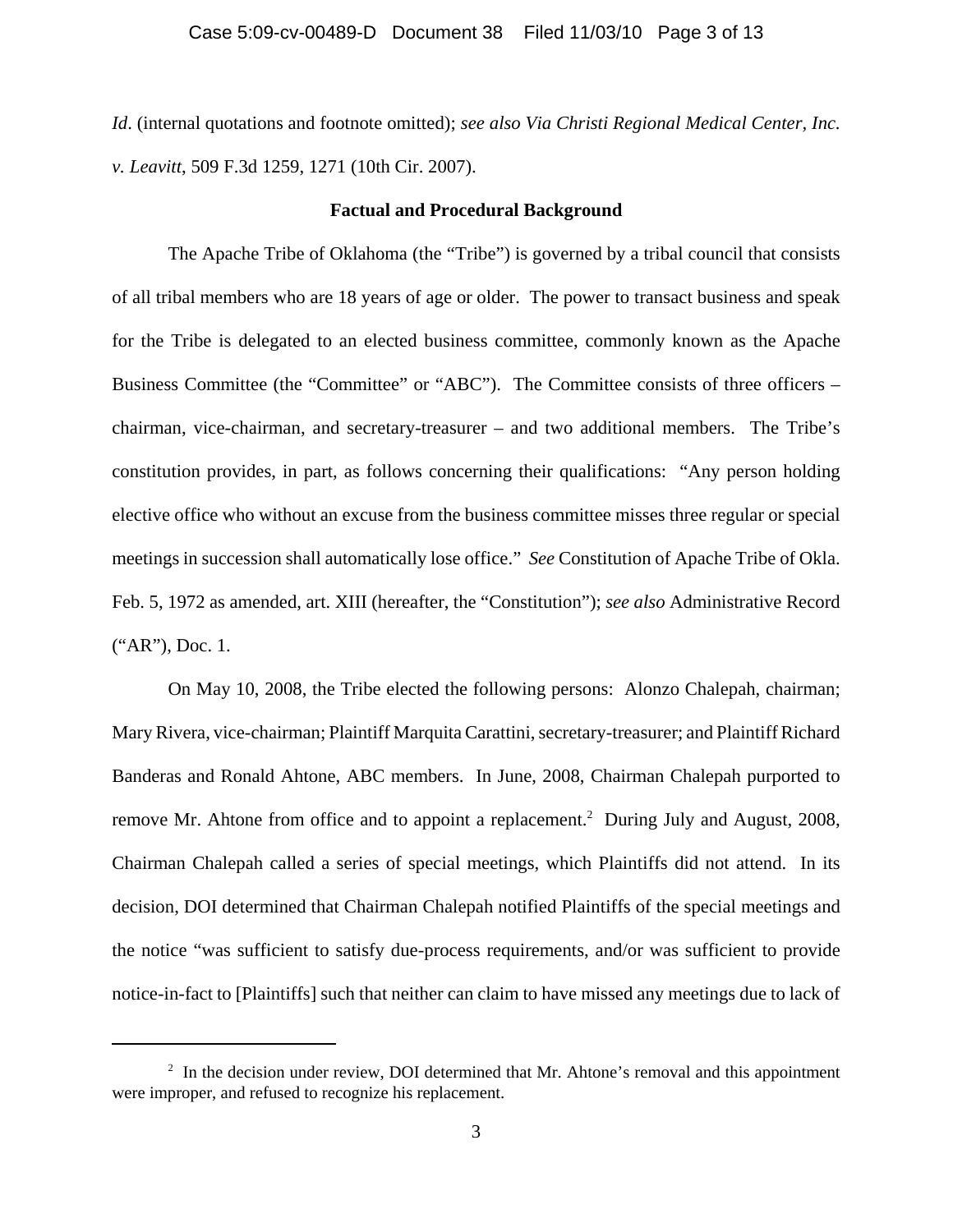### Case 5:09-cv-00489-D Document 38 Filed 11/03/10 Page 4 of 13

knowledge as to the time and place they were to be held." *See* Compl., Ex. A [Doc. 1-1] at 5; *see also* AR, Doc. 144 (hereafter, the "Decision"). DOI further determined that Plaintiffs "knowingly and purposefully boycotted the special meetings" and automatically lost their offices pursuant to Article XIII of the Constitution. *See id*.

The Apache Election Board held a special election in October, 2008, to fill Plaintiffs' vacant positions. Chairman Chalepah provided certified results of the election to the Bureau of Indian Affairs ("BIA") in November, 2008. Beverly Mattice was elected secretary-treasurer, and Henry Kostzuta was elected ABC member. In the Decision, DOI determined that the special election "was [not] conducted in a manner that directly violated the plain language of the Tribe's Constitution" and the Constitution does not "provide for oversight of tribal elections by the BIA." *See id*. at 5-6. DOI therefore accepted the results of the special election and recognized the ABC constituted as follows: Chairman Chalepah; Vice-Chairman Rivera; Secretary-Treasurer Mattice; and Members Ahtone and Kostzuta. DOI issued its final decision on January 29, 2009.

#### **Plaintiffs' Contentions**

Plaintiffs first contend DOI's decision regarding their removal from office was arbitrary and capricious for the following reasons: (A) the finding that Plaintiffs received sufficient notice of the meetings lacks factual support in the administrative record; (B) the finding that Plaintiffs were absent from three consecutive meetings is inconsistent with the Constitution because no valid meeting could be held without a quorum, Plaintiffs excused themselves from attending the meetings, and Chairman Chalepah could not validly call a meeting without giving notice to Mr. Ahtone, who remained a member; and (C) the finding that Plaintiffs boycotted the meetings lacks factual support in the administrative record. Second, Plaintiffs contend DOI's decision concerning their replacement was arbitrary and capricious because the special election conducted to fill their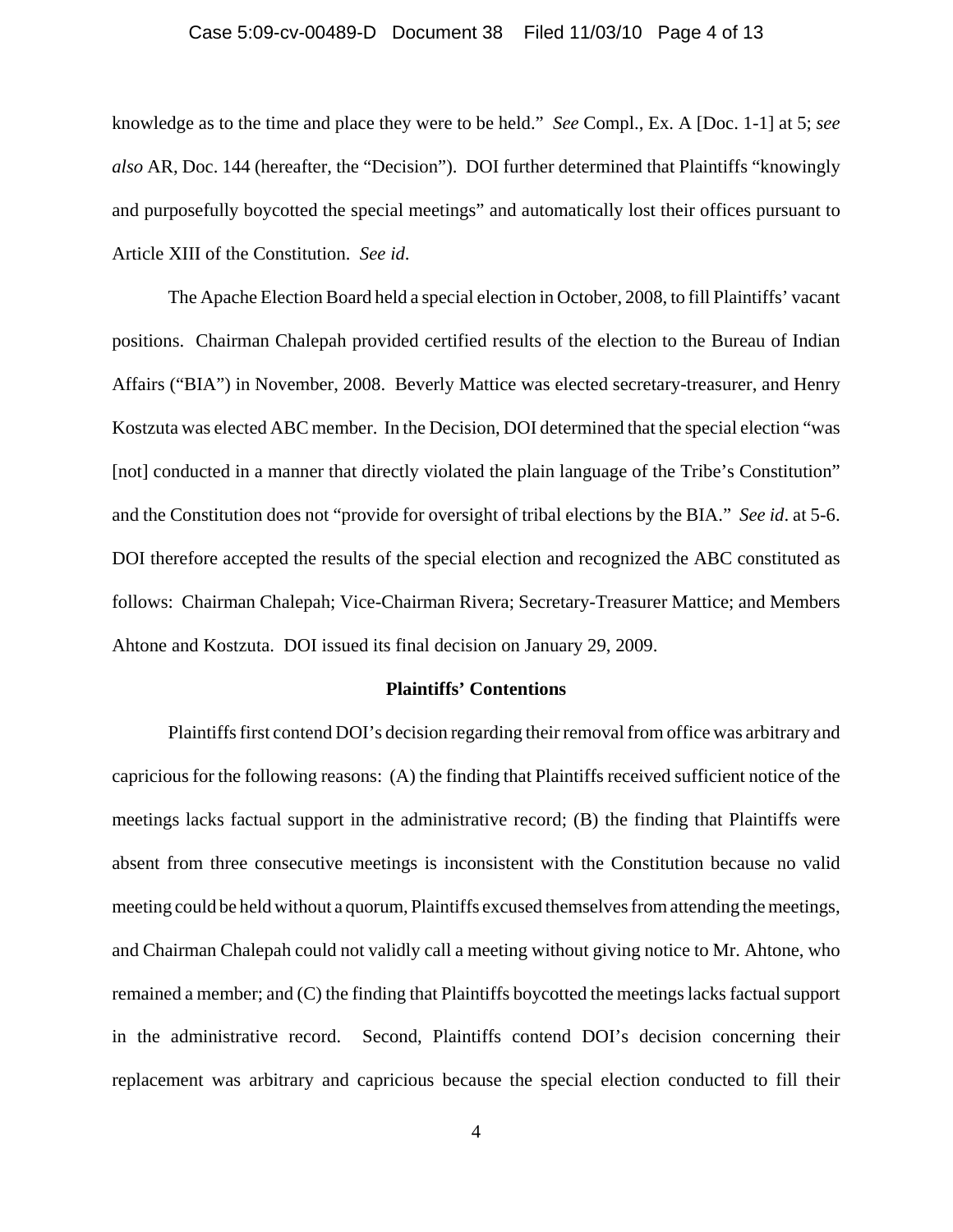positions was invalid under the Constitution. Finally, Plaintiffs contend DOI's Decision was procedurally flawed because they were not consulted or given an opportunity to address all issues before the Decision was made.

#### **Discussion**

Before addressing the merits of Plaintiffs' arguments, the Court notes the legal context of DOI's Decision. "[T]he Supreme Court has uniformly recognized that one of the fundamental aspects of tribal existence is the right to self-government." *See Wheeler v. United States Dep't of Interior*, 811 F.2d 549, 551 (10th Cir. 1987); *see also White Mountain Apache Tribe v. Bracker*, 448 U.S. 136, 143-44 (1980). While federal administrative decisions must comport with the policy of respecting tribal sovereignty and self-determination, DOI has "both the authority and responsibility to interpret tribal law when necessary to carry out the government-to-government relationship with the tribe." *See Ransom v. Babbitt*, 69 F. Supp. 2d 141, 150 (D.D.C. 1999) (internal quotation omitted). DOI "also retains the ability to review tribal political procedures when it is forced to recognize a person or an entity as a tribe's legitimate representative in relations with the United States." *Id*. at 151; *see also Goodface v. Grassrope*, 708 F.2d 335, 338-39 (8th Cir. 1983). "Although case law limits the extent to which [DOI] may decide internal tribal issues, it is clear that [DOI] must, at a minimum, determine whether or not tribal interpretations of their own laws are reasonable." *Id*. at 152.

# **I. Plaintiffs' Removal from Office**

## **A. Sufficiency of Plaintiffs' Notice of Meetings**

In the Decision, DOI found that "Chairman Chalepah notified [Plaintiffs] of special meetings to be held on July 8, 10, 30, and 31, and August 1, of 2008." *See* Decision at 5. Plaintiffs contend this finding is unsupported by the factual record, which contained a written "Official Meeting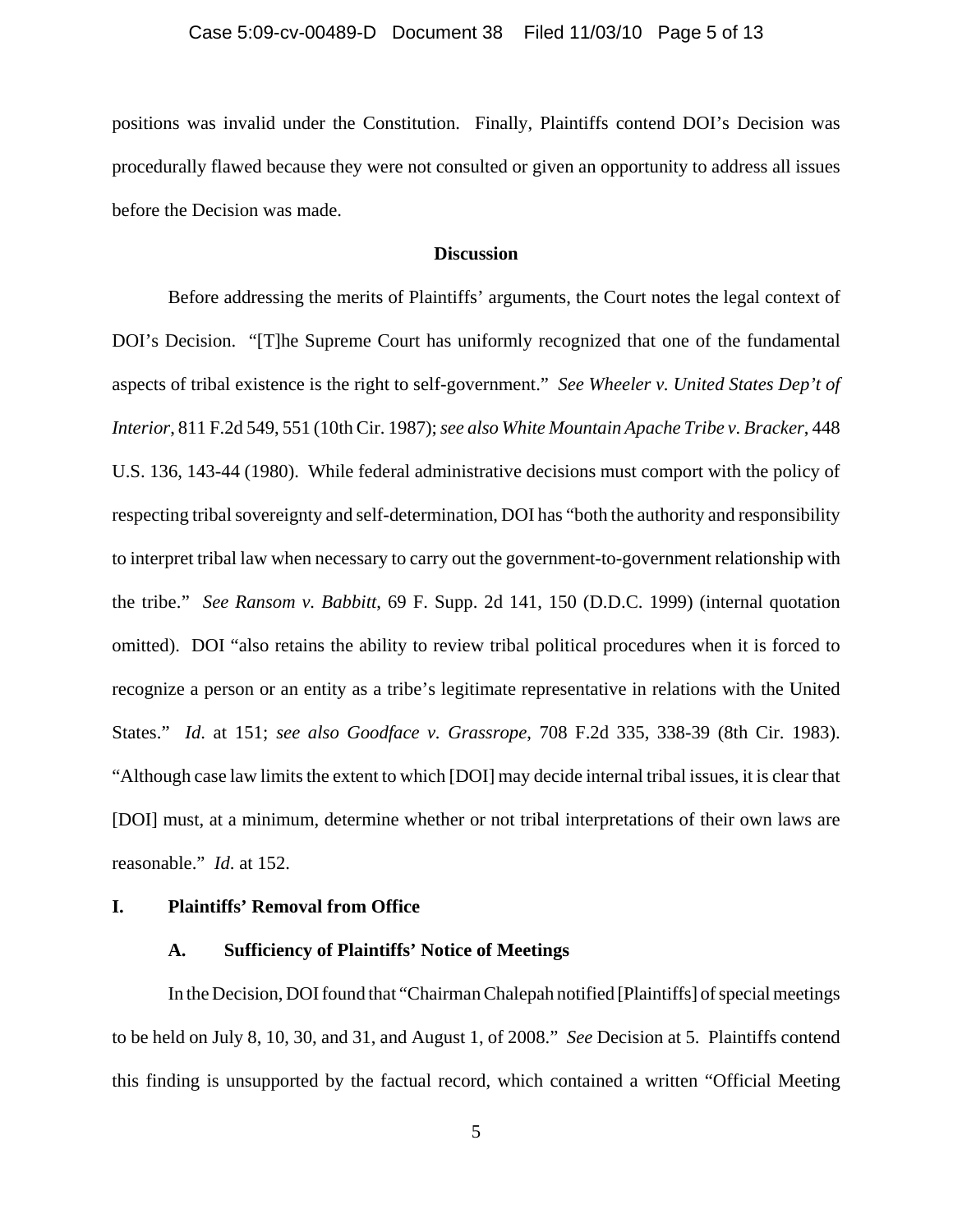### Case 5:09-cv-00489-D Document 38 Filed 11/03/10 Page 6 of 13

Notice" only for meetings on July 8 and July 10 (and one on July 14 not listed in the Decision). Plaintiffs note that the minutes of the remaining meetings on July 30, July 31, and August 1 do not acknowledge Plaintiffs as ABC members, thereby suggesting they were not treated as members entitled to notice for those meetings.

Although Plaintiffs accurately describe certain documents contained in the administrative record, they fail to credit other documents unfavorable to their position. Vice-Chairman Rivera submitted an affidavit stating that she "personally gave [Plaintiffs] notice of all meetings by phone, in writing, and at times, in person." *See* Compl. Ex. B [Doc. 1-2] at 14, ¶ 7; *see also* AR Doc. 113. Plaintiffs attack the credibility of this statement and argue that neither DOI nor this Court should give it any credence. They also ignore Chairman Chalepah's affidavit, which similarly stated: "Ms. Marquita Carratini [sic] and Mr. Richard Banderas were given notice of seven Apache Business Committee meetings which took place between June 21, 2008 and August 1, 2008." *See* Compl., Ex. B [Doc. 1-2] at 11, ¶ 7; *see also* AR, Doc. 114. Plaintiffs' arguments thus disregard the standard of judicial review, which prevents the Court from substituting its judgment for that of the agency.

Further, an examination of the administrative record reveals that Plaintiffs did not oppose their purported removal from office based on any defect in or lack of notice of the special meetings called by Chairman Chalepah. Rather, Plaintiffs' stated position was that no valid meetings could be held without a quorum of elected members. *See* AR, Doc. 127 (Attorney's Letter of Nov. 20, 2008, on behalf of ABC Majority), at pages 9-10; *see also* AR, Doc. 112 (Letter of Nov. 3, 2008, from Carratini, Ahtone and Bandares as quorum of ABC). This position, further discussed below, is the crux of the dispute. In short, the Court finds no basis to disturb DOI's finding that Plaintiffs had sufficient notice of the special meetings to require their attendance.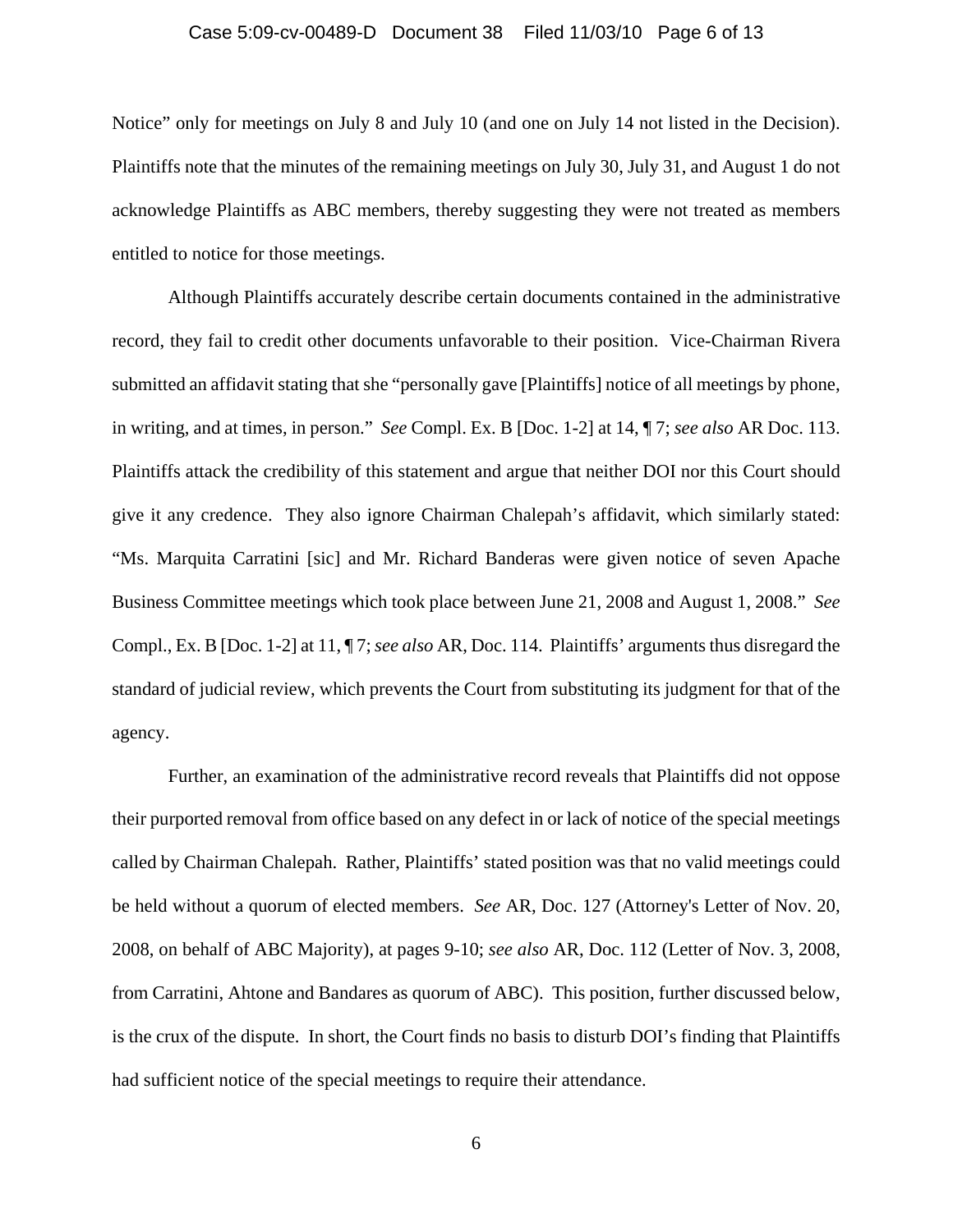## **B. Plaintiffs' Absence from Meetings**

Plaintiffs challenge as inconsistent with the Tribe's Constitution, DOI's finding that they missed three consecutive ABC meetings. They argue that (1) a "meeting" requires a quorum of elected members, (2) a quorum of the Committee could, and did, excuse their own absences, and (3) Chairman Chalepah could not "call" a meeting without giving notice to all elected members, including Mr. Ahtone.<sup>3</sup> Plaintiffs contend that DOI unreasonably, and thus arbitrarily, interpreted the Constitution as counting an ABC "meeting" to include any meeting called by the chairman – even if no quorum was present and even if all elected members were not notified – and as prohibiting a quorum of ABC members to excuse themselves from attending a noticed meeting. Plaintiffs state the record is clear that they deliberately excused themselves from any meeting where Mr. Ahtone was not recognized as an ABC member, and "this excused absence was made known, communicated forcibly and had to have been understood by the Chairman and Vice-Chairman." *See* Pls.' Br. Supp. Mot. Summ. J. [Doc. 21] at 23.

## **1. Required Attendance**

Article XIII of the Constitution states unambiguously that a person holding elective office automatically forfeits the office if he or she "without excuse from the business committee misses three regular or special meetings in succession." The Constitution mandates regular ABC meetings "once every month on the 3rd Saturday unless a quorum of the business committee shall decide to meet on another day of the month." *See* Constitution, art. VI, § 3. It also authorizes special ABC

<sup>&</sup>lt;sup>3</sup> Plaintiffs also challenge as factually unsupported the finding that they were absent from the July 8 meeting. Plaintiffs note that the meeting minutes show they were initially present but left after Chairman Chalepah refused to allow Mr. Ahtone to be seated as an ABC member. Because Plaintiffs clearly missed more than three consecutive meetings, however, this challenge provides an insufficient basis to disturb the Decision.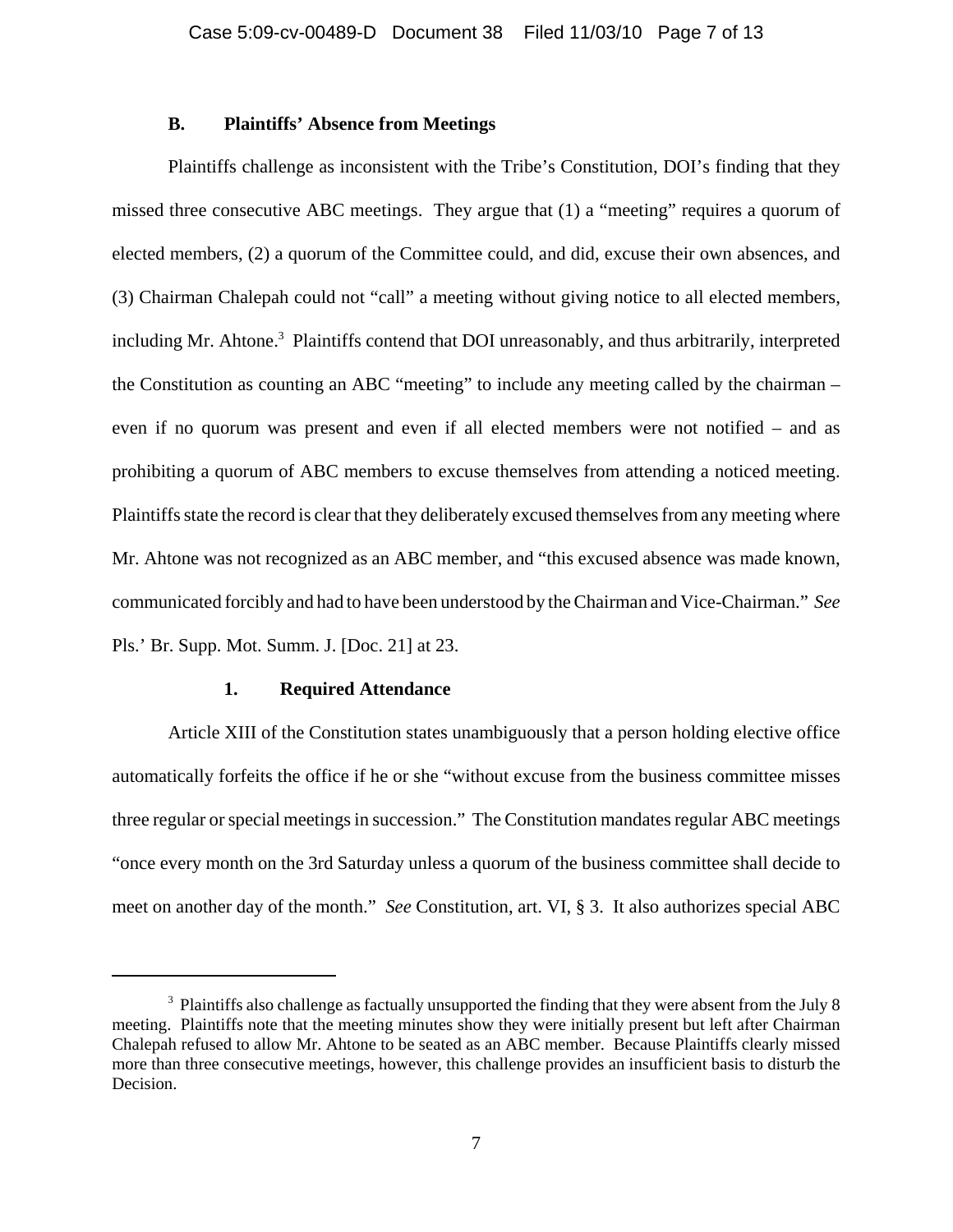#### Case 5:09-cv-00489-D Document 38 Filed 11/03/10 Page 8 of 13

meetings as follows: "Special meetings of the business committee may be called by the chairman at his discretion and shall be called by the chairman at the written request of three (3) members of the business committee." *Id*. § 4. The Constitution does not specify a procedure for the chairman to call a special meeting of the Committee, although it states requirements for calling a special meeting of the tribal council (10-days notice and a statement of the principal object of the meeting). It does provide a place for the meetings: "All regular and special meetings of the . . . Apache Business Committee shall be held at the Anadarko Agency Conference Room unless some other point, under the Anadarko Agency jurisdiction, is designated in the notice of call." *Id*. art. XIV.

Plaintiffs' argument concerning the invalidity of the special meetings called by Chairman Chalepah is based on a constitutional provision establishing a quorum to conduct business: "Three (3) members of the business committee shall constitute a quorum to transact business at any meeting." *See id.* art. XV, § 2. DOI rejected Plaintiffs' position that a special meeting called by the chairman was only a "meeting" requiring attendance if a quorum was present. DOI reasoned that Plaintiffs' reading of the Constitution incorrectly grafted the quorum provision onto the special meeting provision: "The plain language of the Constitution permits the Chairman to call a meeting. The fact that no business can be conducted at such a meeting does not turn the meeting into a nonmeeting." *See* Decision at 5.

Plaintiffs' contention that DOI's reading of the Constitution is unreasonable or wrong, is unsupported by any citation of legal authority. Plaintiffs do not claim that any tribal decision or prior interpretation of the Constitution supports their view. Moreover, accepting their interpretation would enable a majority of the Committee to prevent any meeting from ever occurring by simply refusing to attend, as Plaintiffs attempted to accomplish here. Absent any authority for such a result, the Court finds that Plaintiffs have failed to establish that DOI made a clear error in judgment.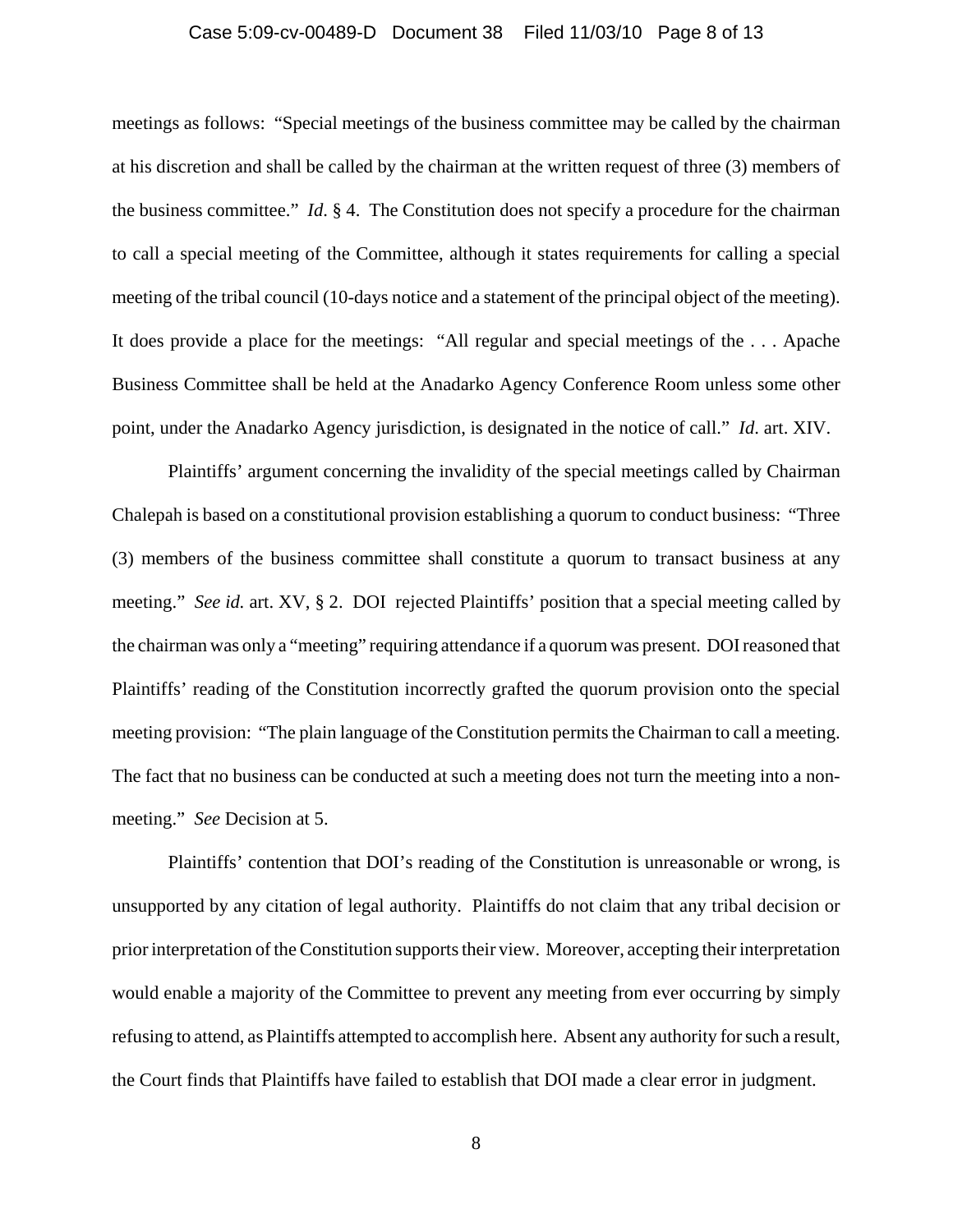# **2. Excused Attendance**

Plaintiffs alternatively argue that they and Mr. Ahtone represented a quorum of the Committee and effectively excused Plaintiffs' absences from the missed special meetings called by Chairman Chalepah. In making this argument, Plaintiffs ignore the fact that the Constitution provides that three ABC members "constitute a quorum to transact business at any meeting." *See* Constitution, art. XV, § 2 (emphasis added). Plaintiffs point to no meeting at which the Committee, acting through a quorum in attendance, excused Plaintiffs' absences. Further, Plaintiffs provide no authority for their position that they could simply choose not to participate in ABC meetings with impunity by declaring themselves excused. As explained above, absent any legal authority, the Court finds that Plaintiffs have failed to establish DOI reached an arbitrary and capricious conclusion that their absences were unexcused.

### **3. Meetings Without Member Ahtone**

Plaintiffs also contend that Chairman Chalepah's call of a special meeting without notice to Mr. Ahtone (whom he considered to be disqualified and removed from office) was invalid and rendered the meetings a nullity. Plaintiffs rely for this position on federal case law holding that DOI could properly refuse to recognize actions taken at a tribal council meeting that was held in violation of a provision of the tribal constitution requiring notice. *See Seminole Nation of Okla. v. Norton*, 223 F. Supp. 2d 122, 139 (D.D.C. 2002) (discussing *Milam v. United States Dep't of Interior*, 10 I.L.R. 3013, 3015 (D.D.C. Dec. 23, 1982)).

The Court finds the cited case authority to be inapposite. The unremarkable conclusion reached in *Milam* was that action taken in violation of a clear provision of the tribe's constitution need not by recognized by DOI. As previously noted, the Constitution in this case does not specify the notice required to call a special meeting of the Committee. Further, the Court has previously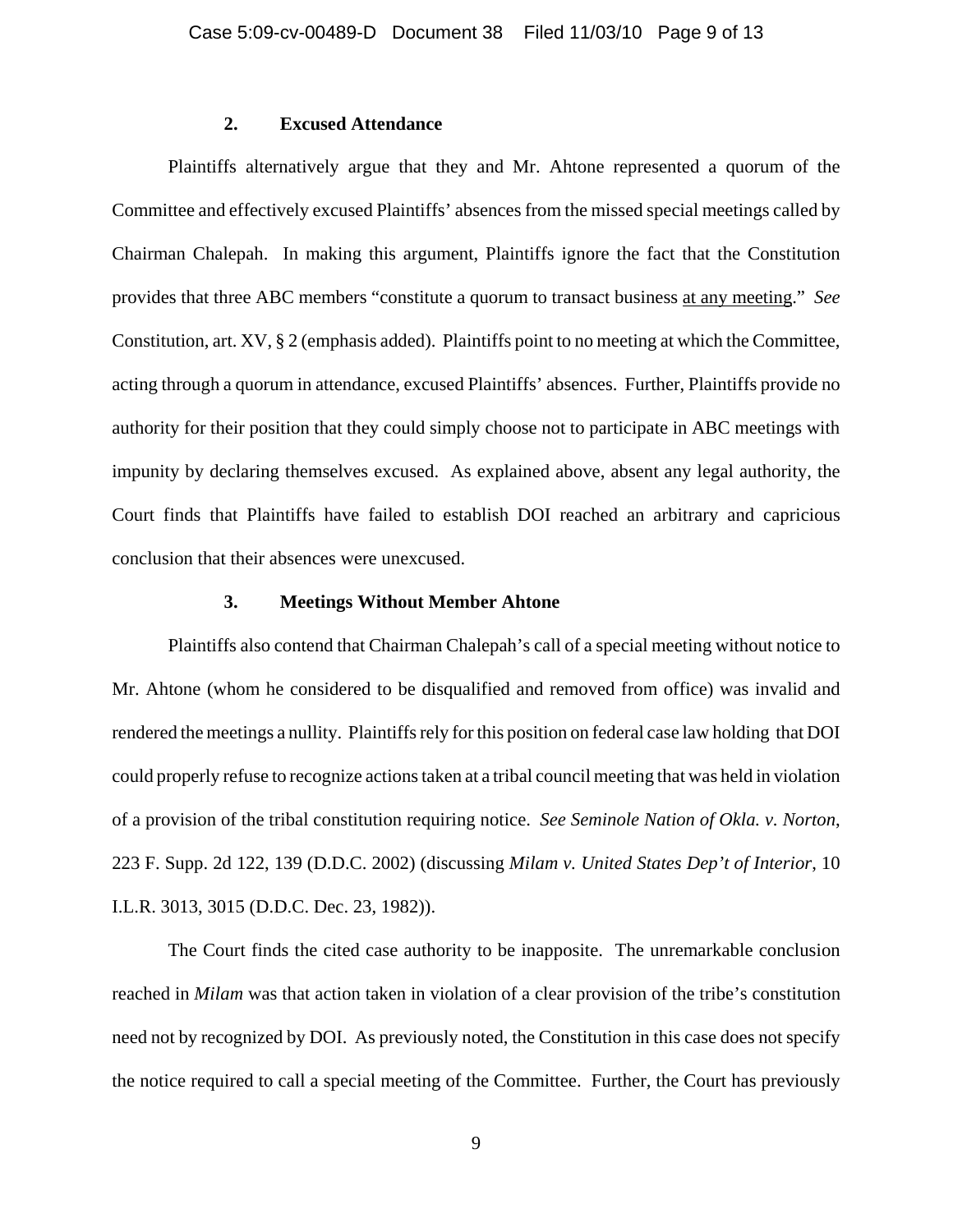# Case 5:09-cv-00489-D Document 38 Filed 11/03/10 Page 10 of 13

upheld DOI's finding that sufficient notice of the regular meetings was given. Accordingly, the Court finds that DOI did not render an arbitrary and capricious decision by declining to disregard ABC meetings called by Chairman Chalepah without proof of notice to the purportedly-removed member, Mr. Ahtone.

# **C. Plaintiffs' "Boycott" of Meetings**

Plaintiffs challenge DOI's finding that they "knowing and purposefully boycotted the special meetings" as unsupported by the factual record. *See* Decision at 5. Plaintiffs argue that, far from a "boycott," they consistently took the position that their attendance was unnecessary because they were excused. In other words, Plaintiffs disagree only with DOI's characterization of their actions as constituting a boycott, but do not disagree that their absences from the meetings were purposeful and deliberate. Plaintiffs correctly state that the reason why an elected official misses a meeting is irrelevant, except to the extent the absence is excused. For reasons addressed above, the Court finds no basis to disturb the DOI's conclusion that Plaintiffs deliberately missed more than three consecutive ABC meetings and had not shown their absences to be excused.

For these reasons, the Court finds that Plaintiffs have not established that DOI acted arbitrarily and capriciously in concluding they were automatically removed from office by their failure to attend ABC meetings.

## **II. Election of Plaintiffs' Replacements**

Plaintiffs also assert that the special election conducted to fill their ABC positions was "contrary to the Apache Constitution and laws." *See* Pls.' Br. Supp. Mot. Summ. J. [Doc. 21] at 26. Noticeably absent from Plaintiffs' argument in support of this assertion is any citation to a provision of the Constitution or other tribal law, such as the Tribe's election ordinance, that was allegedly violated. Instead, Plaintiffs argue simply that ABC lacked a quorum to call a special election and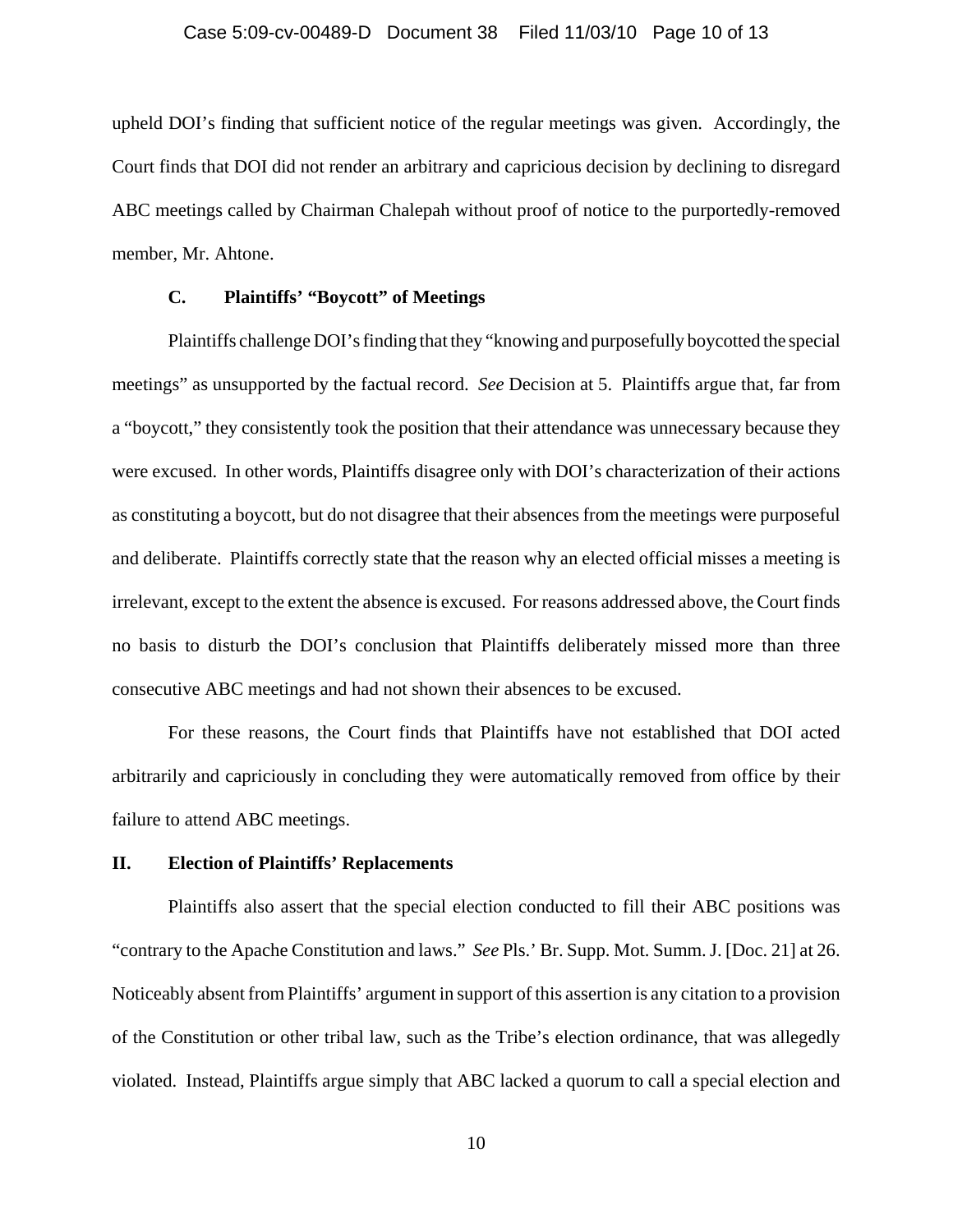#### Case 5:09-cv-00489-D Document 38 Filed 11/03/10 Page 11 of 13

"[t]here is no provision of the Apache Constitution or the Apache Election Regulations [AR Doc. 4] for a special election unless the ABC calls for one." *See id.*<sup>4</sup>

Contrary to this argument, the Court has searched the Constitution and election regulations and found no requirement that ABC must initiate a special election. The Constitution does not provide for special elections, except to state: "Vacancies in any elective office, except that of the chairman, shall be filled for the unexpired term at a special election to be held according to Article VII within sixty (60) days of the vacancy . . . ." *See* Constitution, art. VIII. Article VII requires secret ballots and a provision for absentee voting but, concerning the procedures for elections, provides only that "[a]ll elections shall be conducted according to an ordinance duly adopted by the business committee." *See id*., art. VII, § 3. The administrative record contains election regulations adopted by the Committee in February, 2008. *See* AR, Doc. 4. These regulations provide for elections, including special elections, to be conducted by an election board. The Court finds no provision in the regulations regarding special elections that would require the Committee to call a special election. *See id*. art. XV.

For these reasons, the Court finds that Plaintiffs have failed to establish any error in the DOI's finding that the special election held to fill their positions did not directly violate the plain language of the Tribe's Constitution.

## **III. Procedural Irregularity**

Finally, Plaintiffs contend the Decision is procedurally flawed because they requested a consultation with DOI before the issuance of a decision, which request was ignored or denied.

<sup>4</sup> Plaintiffs also cite *Tarbell v. Department of Interior*, 307 F. Supp. 2d 409 (N.D.N.Y. 2004), which discussed DOI's responsibility to interpret tribal laws and procedures in a reasonable manner when carrying out its duty to recognize a tribal government. *Id*. at 423-24 (quoting *Ransom*, 69 F. Supp. 2d at 153). However, Plaintiffs do not explain how this principle was violated here.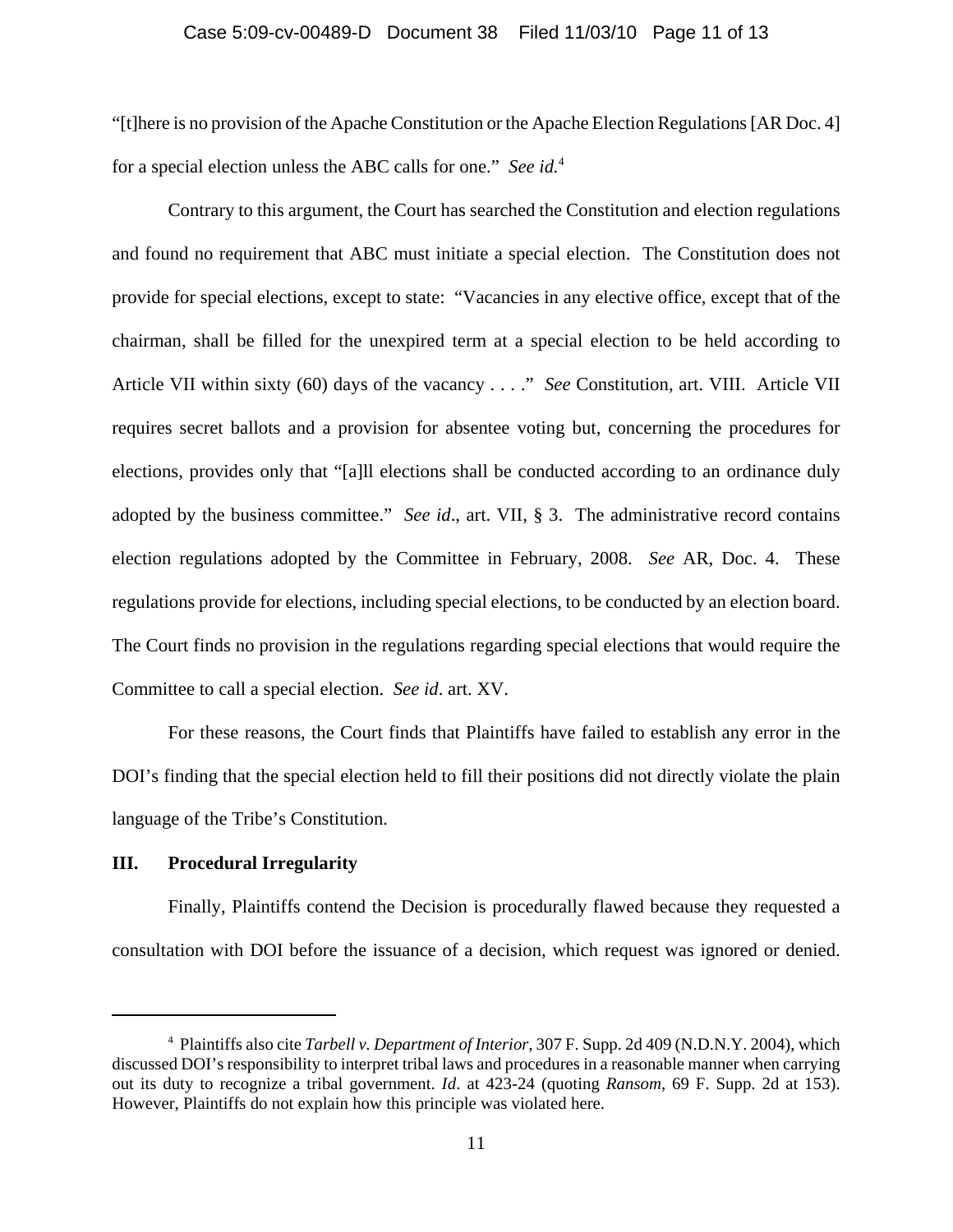#### Case 5:09-cv-00489-D Document 38 Filed 11/03/10 Page 12 of 13

Plaintiffs assert they were entitled under Executive Order 13175 to receive such a consultation. Plaintiffs do not identify any particular provision of the order that allegedly establishes this entitlement. Plaintiffs argue that, as a result of the lack of consultation, they were denied an adequate opportunity to address all issues addressed by DOI in the Decision.

The stated purpose of Executive Order 13175 is "to establish regular and meaningful consultation and collaboration with tribal officials in the development of Federal policies that have tribal implications, to strengthen the United States government-to-government relationships with Indian tribes, and to reduce the imposition of unfunded mandates upon Indian tribes." *See* Exec. Order No. 13175, 65 Fed. Reg. 67,249 (Nov. 6, 2000). To accomplish this goal, the order requires certain federal agencies to "have an accountable process to ensure meaningful and timely input by tribal officials in the development of regulatory policies that have tribal implications." *Id*. § 5(a). It imposes a duty of consultation "[t]o the extent practicable and permitted by law" by prohibiting an agency from promulgating "any regulation that has tribal implications" and that either "imposes substantial direct compliance costs on tribal governments" or "preempts tribal law" without first "consult[ing] with tribal officials early in the process of developing the proposed regulation." *Id*. § 5(b)-(c). It also requires agencies to "consult with tribal officials as to the need for Federal standards and any alternatives" when "determining whether to establish Federal standards." *Id*.  $§$  3(b)(3).

Plaintiffs do not explain how Executive Order 13175 was implicated under the circumstances of this case, in which no federal regulation, standard, or policy was under consideration. They also provide no authority for the proposition that a violation of the order would entitle them to relief. The Court notes the order contains an express provision regarding judicial review: "This order is intended only to improve internal management of the executive branch, and is not intended to create